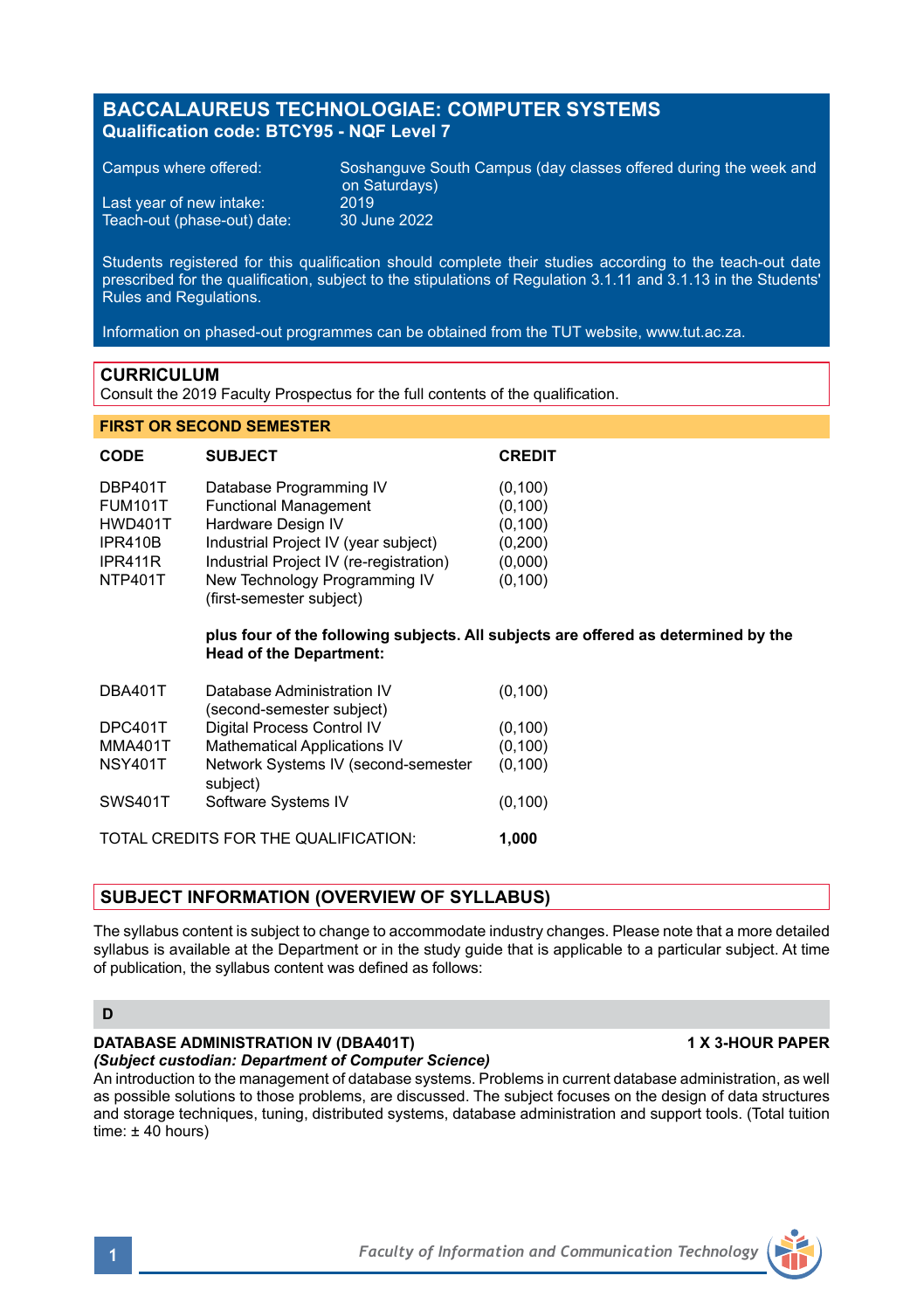# **DATABASE PROGRAMMING IV (DBP401T) 1 X 4-HOUR COMPUTER-BASED**

# *(Subject custodian: Department of Computer Science)*

The focus is on PL/SQL programming using Oracle 10g/11g as a tool, the content includes PL/SQL architecture, and PL/SQL nested control structures, PL/SQL iterative structures, records, exception handling, PL/SQL tables, explicit cursors, PL/SQL procedures and functions. (Total tuition time: ± 40 hours)

# **DIGITAL PROCESS CONTROL IV (DPC401T) 1 X 3-HOUR PAPER**

# *(Subject custodian: Department of Computer Systems Engineering)*

Review of PLC concepts and design techniques. Advanced PLC methods with applications in process control system design. (Total tuition time: ± 20 hours)

# **F**

# **FUNCTIONAL MANAGEMENT (FUM101T) 1 X 3-HOUR PAPER**

*(Subject custodian: Department of Informatics)*

This subject provides concepts and frameworks for understanding the potential impact of Information Technology (IT) on business strategy and performance. The subject focuses on the implications of increased digitisation for defining business strategies and operating models, and explores the roles of both general managers and IT executives in using IT to achieve operational excellence and business agility. On successful completion of this subject, the student will be able to develop an IT Strategy for a digital enterprise; evaluate how IT will shape future businesses and the contribution of enterprise architecture; evaluate the risk and benefits of digitised processes and compare strategically whether to perform those processes internally or externally; assess the impact of globalisation; motivate why some firms are better able to convert their IT investments into business value; and implement steps to ensure effective IT decision making. (Total tuition time: ± 54 hours)

### **H**

## **HARDWARE DESIGN IV (HWD401T)** 1 X 3-HOUR PAPER

*(Subject custodian: Department of Computer Systems Engineering)*

An introduction to the methodology of computer hardware design. The problems of current computer hardware design, as well as possible solutions to these problems, are discussed. The focal points are embedded design, PC design and interfacing, the design of logic devices and the use of software support tools for design. (Total tuition time: ± 20 hours)

## **I**

## **INDUSTRIAL PROJECT IV (IPR410B, IPR411R) CONTINUOUS ASSESSMENT**

### *(Subject custodian: Department of Computer Systems Engineering)*

The first month's contact hours are dedicated to principles of research. Subsequent sessions are followed by the planning, design and implementation of an industrial-related project in which the knowledge acquired in other subjects is applied. (Total tuition time: ± 100 hours).

# **M**

## **MATHEMATICAL APPLICATIONS IV (MMA401T) 1 X 3-HOUR PAPER**

# *(Subject custodian: Department of Mathematics and Statistics)*

Advanced mathematical concepts are used in complex analysis and transforms. Complex variables. Complex differentiation. Complex integration. Z-transforms. Complex Fourier series. Fourier transforms. Solution of the wave equations. Matrix analysis (single-input-single-output systems). (Total tuition time: ± 70 hours)

## **N**

# **NETWORK SYSTEMS IV (NSY401T) 1 X 3-HOUR PAPER**

# *(Subject custodian: Department of Information Technology)*

Wireless networks, which include spread-spectrum analyses, roaming and hand-over. (Total tuition time: ± 36 hours)